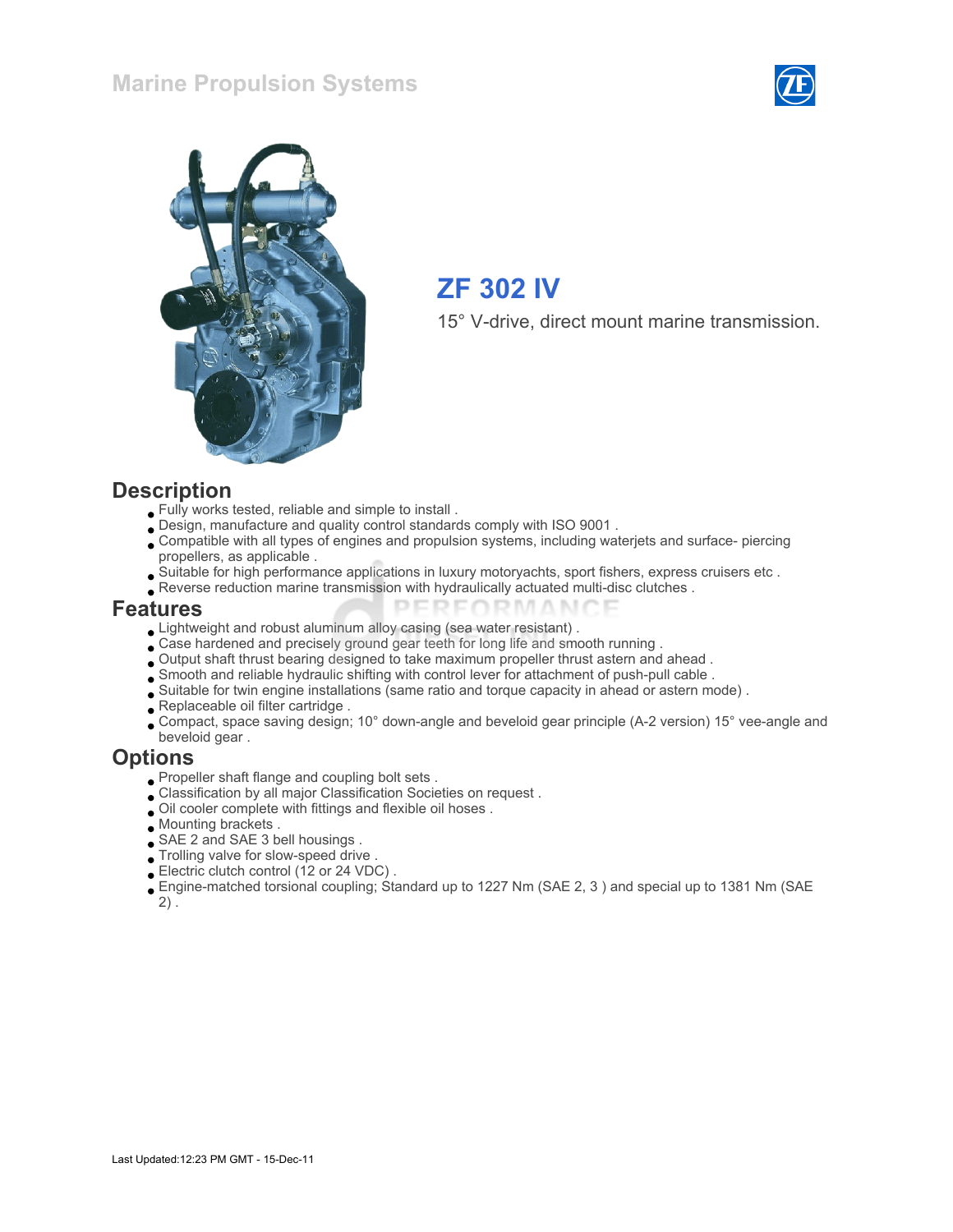# ZF 302 IV Ratings

#### Pleasure Duty

| <b>RATIOS</b>                                      |           |      | MAX. TORQUE POWER/RPM |                                       | <b>INPUT POWER CAPACITY</b> |    |    |             |           |                            | MAX.       |
|----------------------------------------------------|-----------|------|-----------------------|---------------------------------------|-----------------------------|----|----|-------------|-----------|----------------------------|------------|
|                                                    | <b>Nm</b> | ftlb | <b>kW</b>             | hp                                    | <b>kW</b>                   | hp | kW | hp          | <b>kW</b> | hp                         | <b>RPM</b> |
|                                                    |           |      |                       |                                       |                             |    |    |             |           | 2300 rpm 2500 rpm 2800 rpm |            |
| $\boxed{\blacksquare}$ 1.297, 1.482, 1.651, 1.771* | 1496      | 1103 |                       | 0.1566 0.2101 360 483 392 525 439     |                             |    |    |             |           | 588                        | 3000       |
| $\blacksquare$ 2.184                               | 1381      | 1019 |                       | 0.1446 0.1939 333 446 362 485 405 543 |                             |    |    |             |           |                            | 3000       |
| $\boxed{\Box}$ 2.611                               | 1144      | 844  |                       | 0.1198 0.1606 276 369                 |                             |    |    | 299 402 335 |           | 450                        | 3000       |

\* Special Order Ratio.

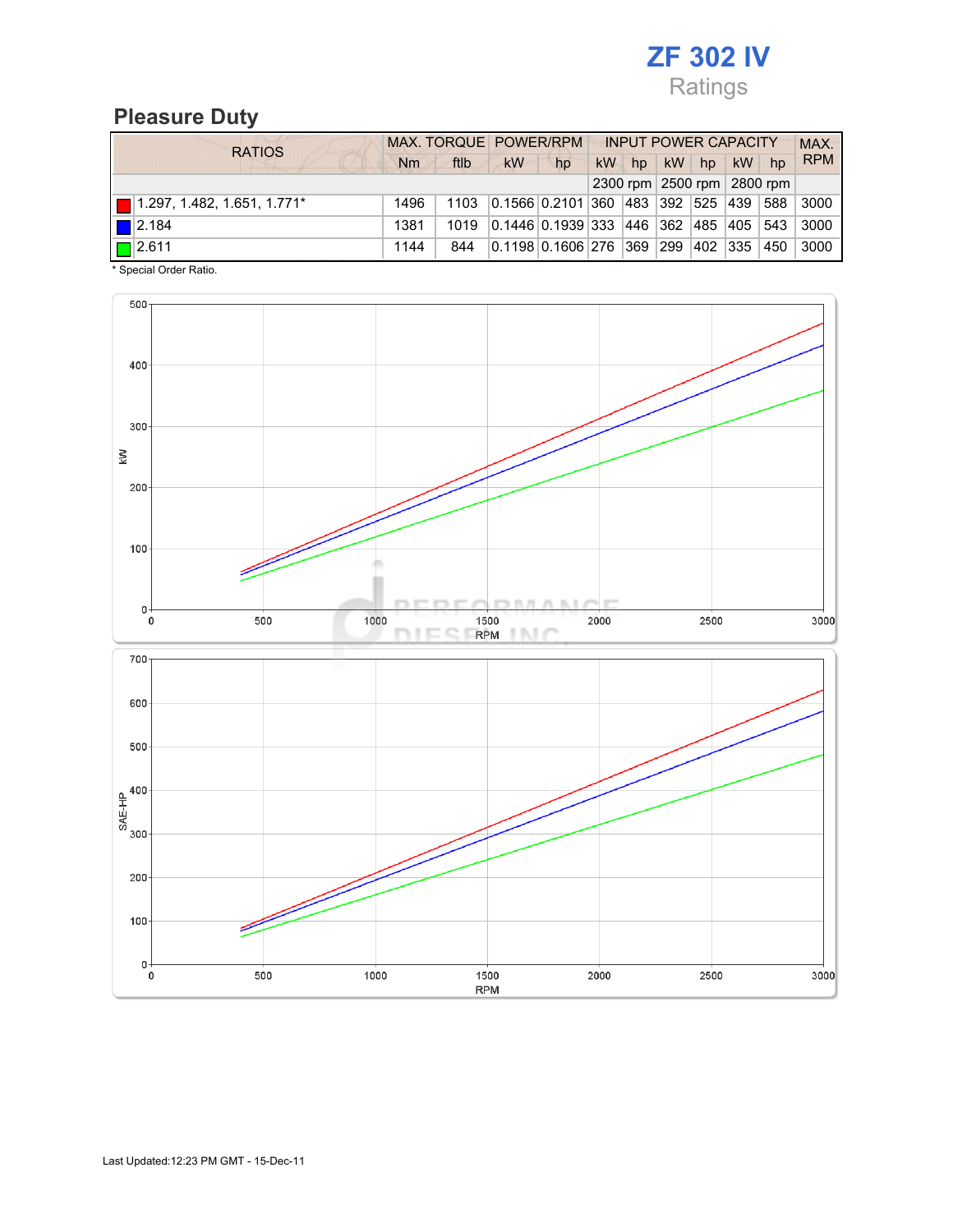# ZF 302 IV Ratings

## Light Duty

| <b>RATIOS</b>                                             | MAX. TORQUE POWER/RPM |      |                                                     | <b>INPUT POWER CAPACITY</b> |  |       |  |             |  | <b>MAX</b>                 |            |
|-----------------------------------------------------------|-----------------------|------|-----------------------------------------------------|-----------------------------|--|-------|--|-------------|--|----------------------------|------------|
|                                                           | Nm                    | ftlb | kW                                                  | hp                          |  | kW hp |  | kW hp kW hp |  |                            | <b>RPM</b> |
|                                                           |                       |      |                                                     |                             |  |       |  |             |  | 2100 rpm 2500 rpm 2800 rpm |            |
| $\boxed{\blacksquare}$ 1.297, 1.482, 1.651, 1.771*, 2.184 | 1227                  | 905  | 0.1285   0.1723   270   362   321   431   360   482 |                             |  |       |  |             |  |                            | 3000       |
| $\blacksquare$ 2.611                                      | 921                   | 679  | 0.0964 0.1293 203 272 241 323 270 362               |                             |  |       |  |             |  |                            | 3000       |
| * Special Order Ratio.                                    |                       |      |                                                     |                             |  |       |  |             |  |                            |            |

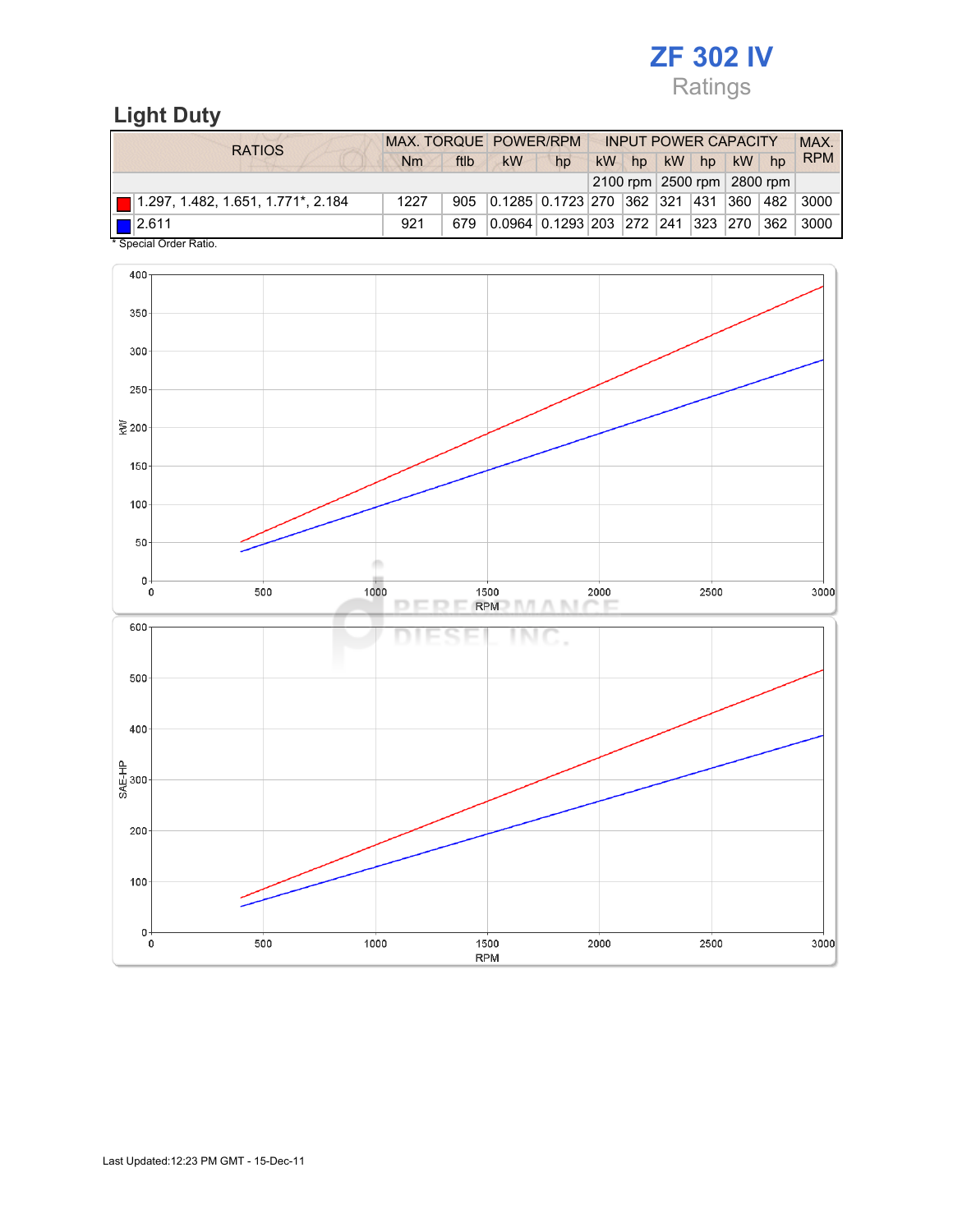## ZF 302 IV Ratings

## Medium Duty

| <b>RATIOS</b>                                             | MAX. TORQUE POWER/RPM |      |                                       |                                                   |    |    | <b>INPUT POWER CAPACITY</b> |  |         |                            | MAX.       |
|-----------------------------------------------------------|-----------------------|------|---------------------------------------|---------------------------------------------------|----|----|-----------------------------|--|---------|----------------------------|------------|
|                                                           | Nm                    | ftlb | kW                                    | hp                                                | kW | hp | kW hp                       |  | $kW$ hp |                            | <b>RPM</b> |
|                                                           |                       |      |                                       |                                                   |    |    |                             |  |         | 2100 rpm 2500 rpm 2800 rpm |            |
| $\boxed{\blacksquare}$ 1.297, 1.482, 1.651, 1.771*, 2.184 | 1022                  | 754  | 0.1070 0.1435 225 301 268 359 300 402 |                                                   |    |    |                             |  |         |                            | $\pm 3000$ |
| $\boxed{\square}$ 2.611                                   | 853                   | 629  |                                       | 0.0893 0.1198 188  252  223  299  250  335   3000 |    |    |                             |  |         |                            |            |
| * Special Order Ratio.                                    |                       |      |                                       |                                                   |    |    |                             |  |         |                            |            |

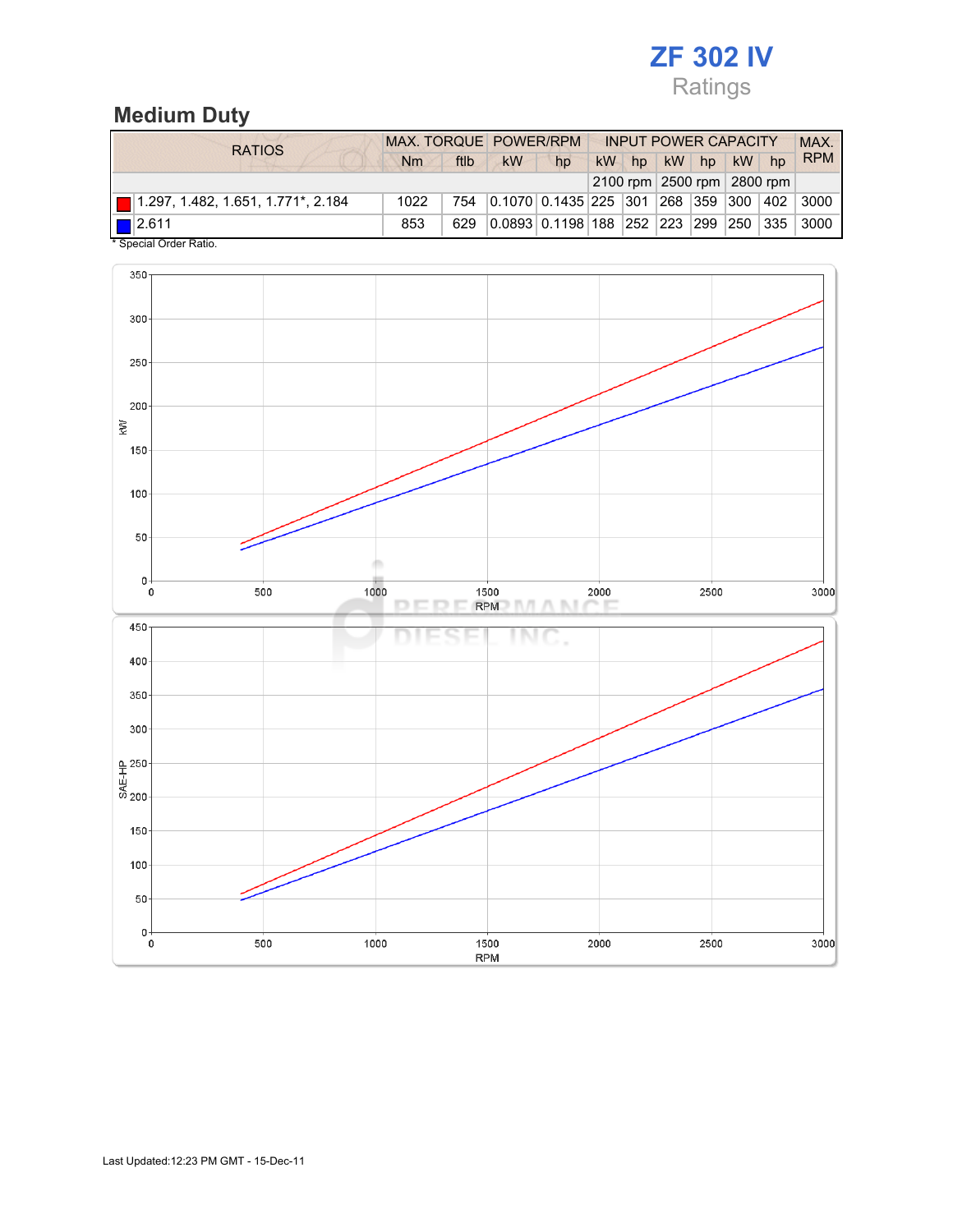# ZF 302 IV

Dimensions



|       |   |                |                |                | mm (inches)    |                            |                |                |                                                                                                      |                    |  |
|-------|---|----------------|----------------|----------------|----------------|----------------------------|----------------|----------------|------------------------------------------------------------------------------------------------------|--------------------|--|
| Angle | Α | B <sub>1</sub> | B <sub>2</sub> | H <sub>1</sub> | H <sub>2</sub> |                            | L <sub>1</sub> | L <sub>2</sub> |                                                                                                      | <b>Bell</b><br>Hsg |  |
| 15.0  |   |                |                |                |                |                            |                |                | 270 (10.6) 254 (10.0) 254 (10.0) 164 (6.45) 440 (17.3) 467 (18.4) 302 (11.9) 73.0 (2.87) 50.0 (1.97) |                    |  |
|       |   |                | Weight kg (lb) |                |                | Oil Capacity Litre (US qt) |                |                |                                                                                                      |                    |  |
|       |   |                | 127 (280)      |                | 9.00(9.50)     |                            |                |                |                                                                                                      |                    |  |

## SAE Bell Housing Dimensions

|         |    |    | R |                                                         | <b>Bolt Holes</b> |    |                 |  |
|---------|----|----|---|---------------------------------------------------------|-------------------|----|-----------------|--|
| SAE No. |    |    |   |                                                         | No.               |    | <b>Diameter</b> |  |
|         | mm | mm |   | mm                                                      |                   | mm |                 |  |
|         |    |    |   | 447.68 17.625 466.73 18.375 488.95 19.25 12 10.32 13/32 |                   |    |                 |  |
|         |    |    |   | 409.58 16.125 428.63 16.875 450.85 17.75 12 10.32 13/32 |                   |    |                 |  |



CE

# Output Coupling Dimensions

|    |    |    |    |  |                                                     | <b>Bolt Holes</b> |      |              |  |  |
|----|----|----|----|--|-----------------------------------------------------|-------------------|------|--------------|--|--|
|    |    |    |    |  |                                                     | No.               |      | Diameter (E) |  |  |
| mm | mm | in | mm |  | mm                                                  |                   | mm   |              |  |  |
|    |    |    |    |  | 184   7.25   152   6.00   95.3   3.75   16.0   0.63 | - 8               | 16.3 | በ 64         |  |  |

 $\alpha$